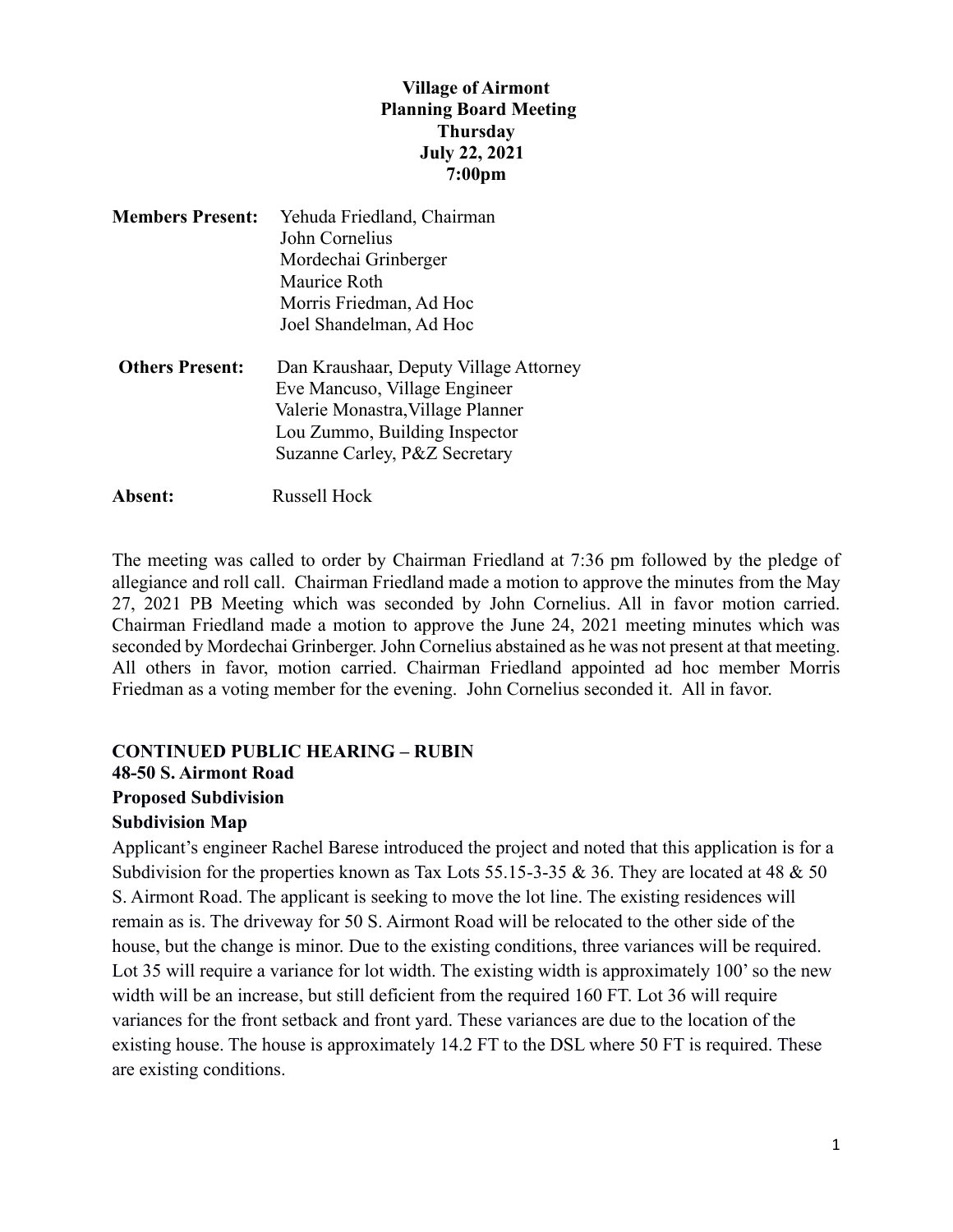She explained that they are widening the lot and that these is a 50 ft. Right of Way that passes through the properties and the hold over deduction is shown on the plans. They a one and a half ft too short and the existing house is too close to the road.

The Village Engineer discussed that the project is on a County road and requires County approval for the turnaround curb cut and that backing out of the driveway is not permitted. It cannot be waived and it is not option. Applicant's engineer will re-work the plans to see if it can be configured better. The Village Engineer reviewed her letter dated 6/22/2021 and noted that the right of way needs to be cleaned up on the plans. Applicants Engineer will re-work the plans and re-submit.

Yehuda Friedland asked about the status of the pool. Applicant's Engineer explained the engineering was done. A full planting plan, drainage and the pool was under construction. The applicant had never applied for a County road opening permit. The Building Inspector noted that the Village is receiving nasty letters about it and it needs to be completed. The applicants engineer noted that they are working on it.

The Village Planner reviewed her comment letter of 6/21/2021 and pointed out that the comments on note 3 existing uses are vacant needed to be explained. She asked if there will be any update to the existing residence. The applicants engineer noted that there will one home on one lot and one home on the second lot both single family residences. The proposed use for the two-story frame barn is existing and is not proposed to change it's only for storage. It was recommended to have a map note to add that the barn structure cannot be used as a habitable structure, it can only be used for a storage/shed type purpose.

Applicant's Engineer Rachel Barese advised that the applicant was previously before the PB before for a full planting plan due to a number of trees that had been removed. The pool is in but they had never applied for a County Road opening permit which is required due to the property being on a County road so this is still an open item. The RC Highway was contacted in obtaining the pool permit.

Applicants Engineer noted that they are working on trying to get a permit as of 7/21/2021 it's not done as of yet. The county was sent the plans. Question was asked if there are any violations for the pool does it affect the subdivision? Dan Kraushaar advised that the municipality cannot prevent the applicant from applying for the permit even with violations.

The lot line is a Type 2 action for SEQRA and doesn't require coordination. John Cornelius opened the public hearing for the application of 48-50 S. Airmont Road. Mordechai Grinberger seconded it. All in favor motion carried. Danielle Meehan 18 Ackerman Avenue – had questions on the traffic and asked if the lot line change would increase the traffic at the intersection of Campbell Avenue and S. Airmont Avenue. John Cornelius advised the impact was looked at and the proposal of moving the lot line is actually further away from the intersection than it was so there wouldn't be an increase.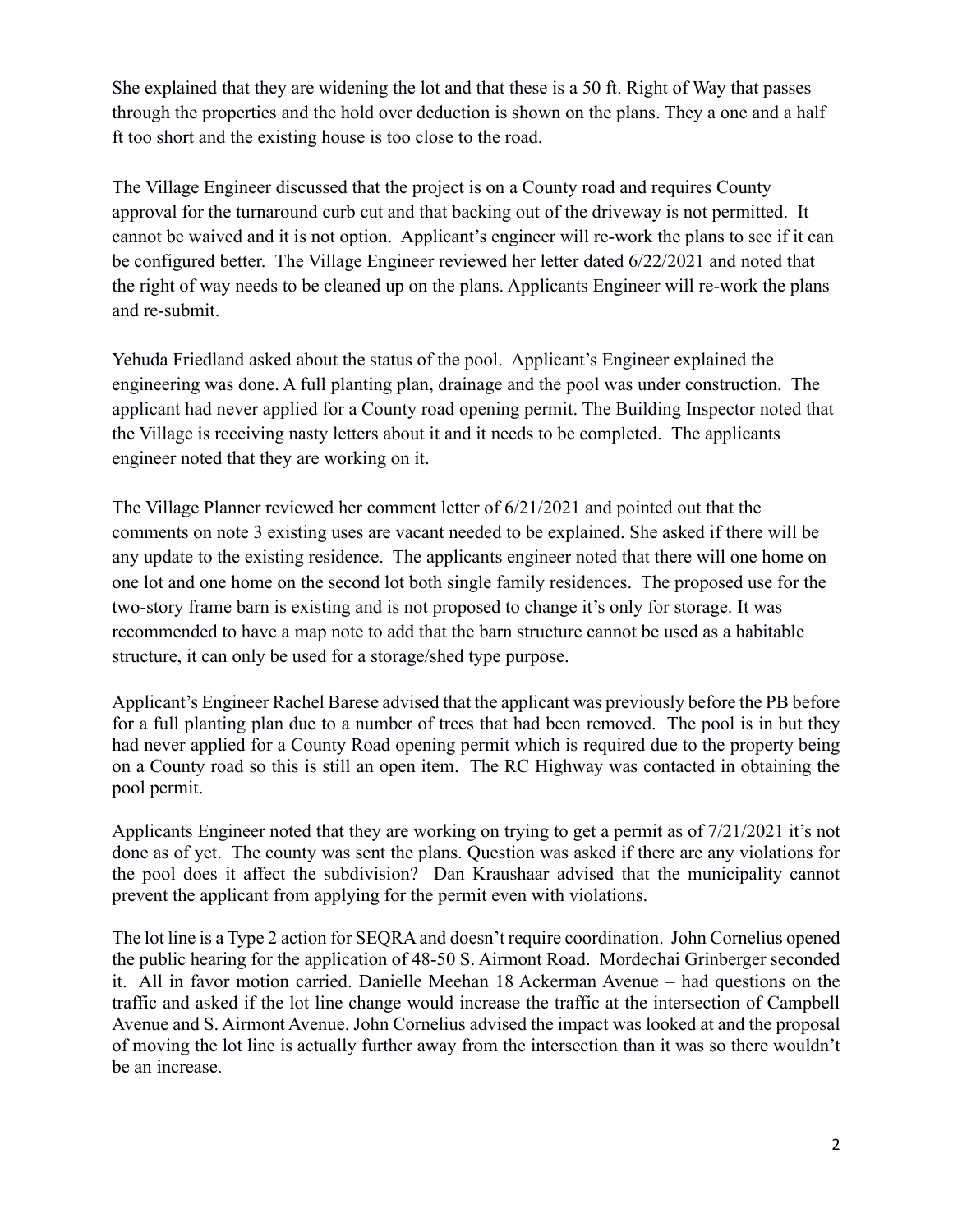Applicant was advised by the PB to reinstate their permit and get that completed as soon as possible.

John Cornelius made a motion to continue the public hearing to a date uncertain so that the applicant can be referred to the ZBA for variances and the matter will be re-noticed when coming back to the Planning Board. Mordechai Grinberger seconded it. All in favor motion carries.

Chairman Friedland made a motion to refer the application for 48-50 S. Airmont Road to the Zoning Board of Appeals of the Village of Airmont for variances for the lot line width, front set back and front yard. John Cornelius seconded it. All in favor motion carried.

### **DISCUSSION/DECISION – PANERA 15 N. Airmont Road Fast Food Restaurant with a Special Permit Reinstatement of Previously Approved Site Plan**

Deputy Village Attorney brought up that there was a provision in the Village code that predates covid-19 for a revoked or lapsed site plan in which the PB in its sole discretion can provide reinstatement pursuant to Section 210-79 (E). The applicant had previously received and extension on endorsement of the previously approved plans and then covid-19 hit. There was an Executive Order allowing an extension on all suspended and expiration dates of local land use approvals which expired on 6/14/19 of which this application falls under.

Applicant's representative Mike Amodio from Dynamic Engineering noted that nothing changed on the plans. They recently had attended a CDRC on 2/9/2021 to possibly put in a fast lane as part of the drive thru but the applicant decided not to do so nothing has changed since the previous approval. The subdivision process was fully completed and executed with everything filed. They are seeking reinstatement on the site plan and special permit for a fast-food restaurant with a drive through.

It was agreed that since nothing had changed, and everything had previously received approvals there was no reason for a public hearing especially since there was no one at all the previous public hearings at the PB meetings for the application.

John Cornelius made a motion to reinstate the previously approved site plan for Panera Inc subject to any conditions previously imposed which was seconded by Yehuda Friedland. All in favor, motion carries 5 to 0. Reinstatement approved.

John Cornelius made a motion to reinstate the special permit for fast food restaurant with a drive-thru for Panera which was seconded by Yehuda Friedland. All in favor motion carries 5 to 0 opposed. Reinstatement of Special Permit approved.

#### **NEW BUSINESS**